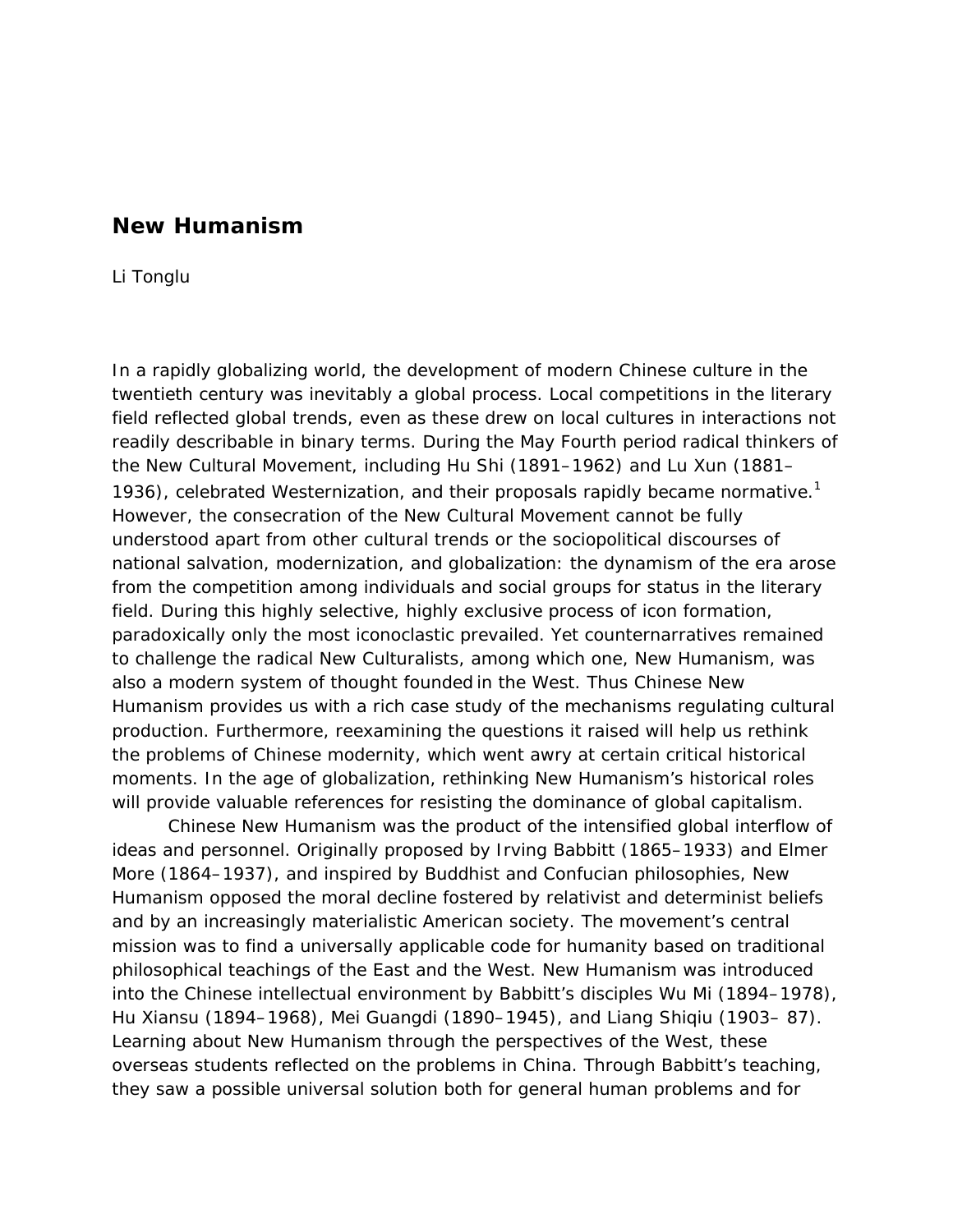particular Chinese defects. They also realized, however, that it was problematic to take the modern West as their sole model, since Western society had internal problems and contradictions of its own. From Babbitt's high regard for Confucius as a humanist, Wu, Hu, Mei, and Liang regained their confidence in the value of China's own tradition, which had been marginalized by the New Cultural reformers. Babbitt's students went home to challenge the "overall Westernization" championed by the New Cultural Movement thinkers and to propose their own vision of modern Chinese literature and culture.<sup>2</sup> From the 1920s to the 1930s New Humanism haunted the literary field by functioning, though not exclusively so, as a counternarrative to the hegemonic views in the literary field.

Consequently, New Humanism was tarred as a shadow of the New Cultural Movement. In the 1935 edition of the Compendium of Modern Chinese Literature (Zhongguo xinwenxue daxi), the first collective effort to canonize modern literature through historiography, New Humanism was slighted as "reactionary" to the New Literature (xin wenxue) in the introduction" (dao yan) to its second volume "Literary Debates" (wenxue lunzheng ji) written by Zheng Zhenduo (1898-1958).<sup>3</sup> Both May Fourth radicals and the New Humanists deliberately polarized the d between them and tried to distinguish their own intellectual standing, which led to irreconcilable antagonism without a buffer. Once the May Fourth radicals had become the new cultural icons, New Humanism was repressed and consigned to oblivion in the literary-historical annals of mainland China.

The reality, of course, was more complicated than the official story. In earlytwentieth-century China intellectual trends such as radicalism, conservatism, liberalism, and New Humanism, and their literary manifestations of classicism, nationalism, and cosmopolitanism, and interacted. Within the dynamic they formed, they not only contradicted but also infiltrated, complemented, stimulated, and mirrored each other. As the core component of the New Cultural Movement, literary revolution became a discourse in China with the publication of Hu Shi's "Preliminary Proposal for Literary Reform" ("Wenxue gailiang chuyi") in New Youth in 1917. Hu's radical proposal had been generated through debates with Mei and other New Humanists in America. Hu argued that the mission of literary revolution was to adopt a new literary language, without which new thoughts and spirit could be neither expressed nor conveyed to their audience. He believed that in the twentieth century classical Chinese was a "dead language" and should give way to the "living" vernacular. Originally as a friend and later as an enemy of Hu, Mei held views increasingly divergent from Hu's after studying with Babbitt and becoming a passionate proponent of New Humanism in 1915. Mei did not oppose literary revolution in general. What he contested was Hu's idea of taking vernacular language as the model to follow, since it was not refined and therefore lacked eternal value. It was mainly Mei's challenge that pushed Hu to develop his ideas of reformation.4

Like the hegemonic narratives it countered, Chinese New Humanism was not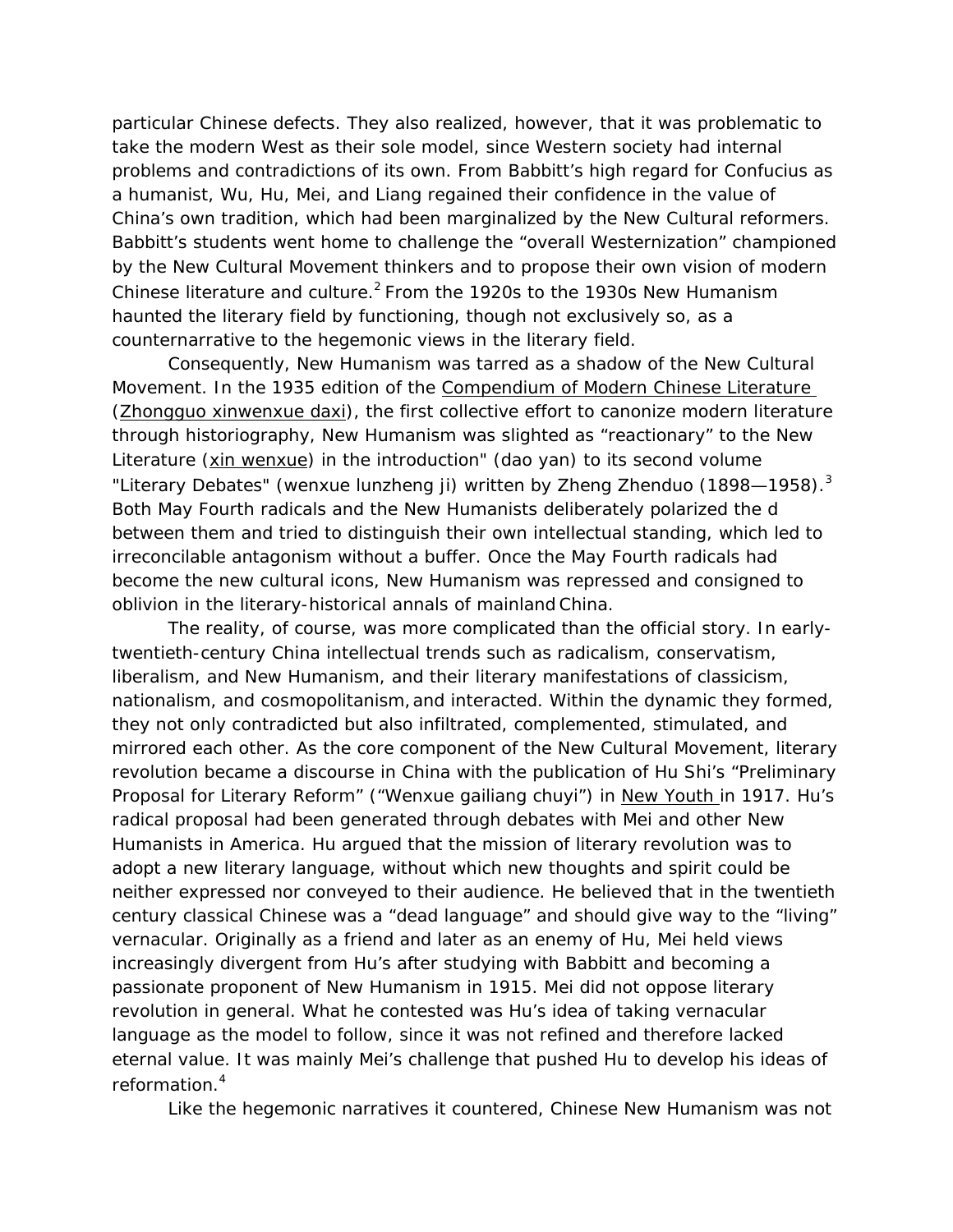a unified cultural movement. It was a set of cultural choices among a loosely associated group of intellectuals. These choices, although historically repressed, were not dismissible singularities but instead were conditions indispensable to the functioning of the literary field. In this essay I delineate the roles New Humanism played in China, its internal contradictions and problems, and its intricate relationship with the hegemonic narratives about cultural production by examining the literary practices of three New Humanists who demonstrated, respectively, ideal/academic, political, and transcendental ways of engagement.

In the early 1920s the New Humanists announced their vision of Chinese culture in response to the rise of the New Cultural Movement. They gained the name Critical Review school (Xueheng pai) from the journal the Critical Review, which they founded in Nanjing in 1922 to publicize their ideas.<sup>5</sup> A passionate professor at Southeastern University in Nanjing and the editor of the Critical Review, Wu Mi played a central role in the circulation of New Humanism in China, incorporating its ideas into the curriculum and pouring his energy and personal funds into the journal. During its eleven- year lifetime the Critical Review published sixty-nine essays on Western culture, twenty of them on New Humanism (Wang, "Preliminary Study," 94– 95). $6$  The journal also published essays on Chinese culture per se and in comparison with Western culture. Some essays criticized the New Cultural Movement. The appearance and practices of New Humanism determined the journal's conservative image in the cultural field, especially when "promoting the national essence" became part of the journal's mission.

New Humanists countered the Western-oriented Chinese modernization project with a holistic view of culture that transcended time and space. They insisted that classical culture should not be deserted but, as the expression of life's universal truths, should serve as a reference for the construction of the new culture. In other words, the new culture was to be not an invention breaking with the past but a gradual transformation of tradition. The New Humanists opposed the Darwinian, linear progressivism of the New Cultural Movement. Though it might hold some validity in the natural sciences, technology, commerce, and industry, they contended that in the humanities lay the timeless truths. Thus the newness that granted the radicals cultural capital was disqualified from setting the criteria for cultural creation. As the embodiment of universal truth, traditional learning was to be the resource of and final judge for modern cultural production. Traditional literary languages, modes of expression, and styles should be revered. Yet the New Humanists did not reject the West, as old-fashioned conservatives usually did. Rather, they considered the truth of humanity not only timeless but also spaceless. Different cultures equally manifested it; none of them could exhaust it. For New Humanists, there were substantial connections and resemblances between traditional Chinese culture and Western cultures.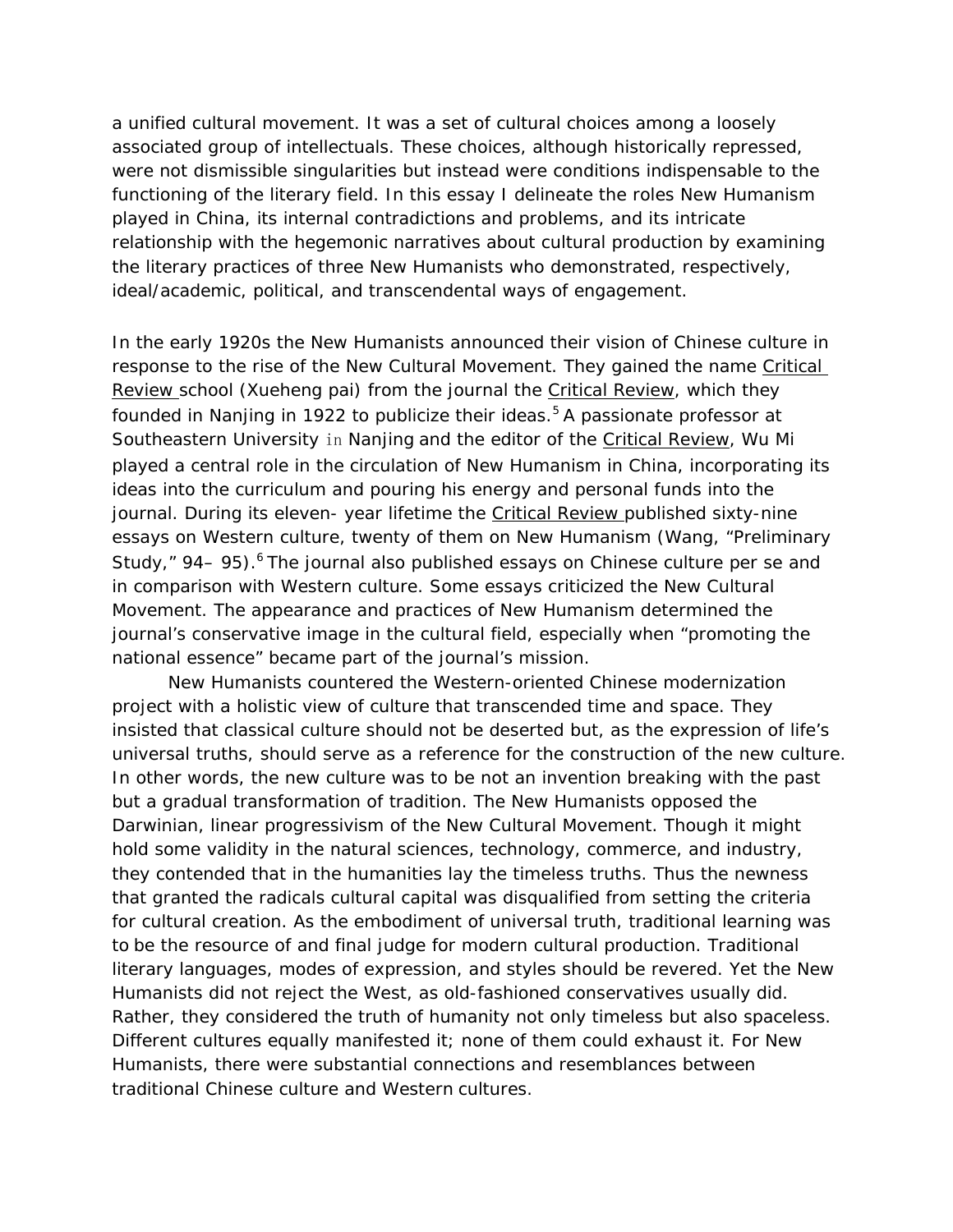Their differences were secondary. They were equal branches of an integral human life that could illuminate each other in their different ways of articulating the same truth about humanity.<sup>7</sup>

The New Humanists regarded the New Cultural radicals as superficial, narrow-minded philistines who were mistaken both in their denial of the value of traditional Chinese culture and in their reduction of the West to its modern period.<sup>8</sup> Following the decadent fashions of the twentieth-century Western world, the May Fourth radicals, with their "pseudo-Europeanization," would lead Chinese culture into a debacle. While criticizing the views of May Fourth radical intellectuals, the New Humanists proposed alternatives. According to Mei, building a new culture would be a forty- to fifty-year project undertaken by erudite scholars with expertise in both Chinese and Western learning. They needed to do thorough research, make sound judgments, and apply refined methodologies.

New Humanism helped Wu reimagine the subjectivity of Chinese culture. Born in Shanxi province, Wu received an excellent traditional education. In 1917 he was sent to study at the University of Virginia. In 1918, influenced by his friend Mei, Wu entered Harvard University to study under Babbitt and soon subscribed to his gospel of New Humanism. After all, New Humanism was not alien to him, since it was informed partly by traditional Chinese culture. Wu admitted that by "learning from Mr. Babbitt and Mr. More, I can say that I indirectly inherited the Western tradition and absorbed its core values. Carrying these back home, I can better understand the merits of Chinese culture and the greatness and righteousness of Confucius."<sup>9</sup> For Wu, the value of traditional Chinese culture lay not in its Chineseness per se but in its universal validity and perpetuity. In his understanding, Chinese culture was based on Confucianism and supported by Buddhism. Western culture was born of the union of Greek and Roman philosophies and literatures with Christianity. To create a new culture, it was necessary first to understand these old cultures ("On the New Cultural Movement," 15). In the light of New Humanism, Wu reinterpreted concepts such as "self-denial and return to propriety" (keji fuli), "faithfulness and forbearance" (zhongshu), and "the golden mean" (zhongyong) of the Confucian school as necessary tenets for the modern human being.<sup>10</sup> Wu's acceptance of New Humanism, therefore, was a journey to explore and reaffirm the universal value of traditional Chinese culture, which he accorded a status equal or superior to that of Western culture.

However, these ideal ideas encountered difficulty in practice. Despite Wu's hard work in editing, Critical Review was a failure, one of many problems encountered by New Humanism on a practical level. After its debut, the journal unwisely waged war on the May Fourth radicals and promoted the use of classical Chinese as its own exclusive medium. On behalf of the New Cultural Movement, Lu Xun criticized Wu's proposal for scholarship, pointing out inconsistencies between Wu's argument and examples, on the one hand, and his imperfect grasp of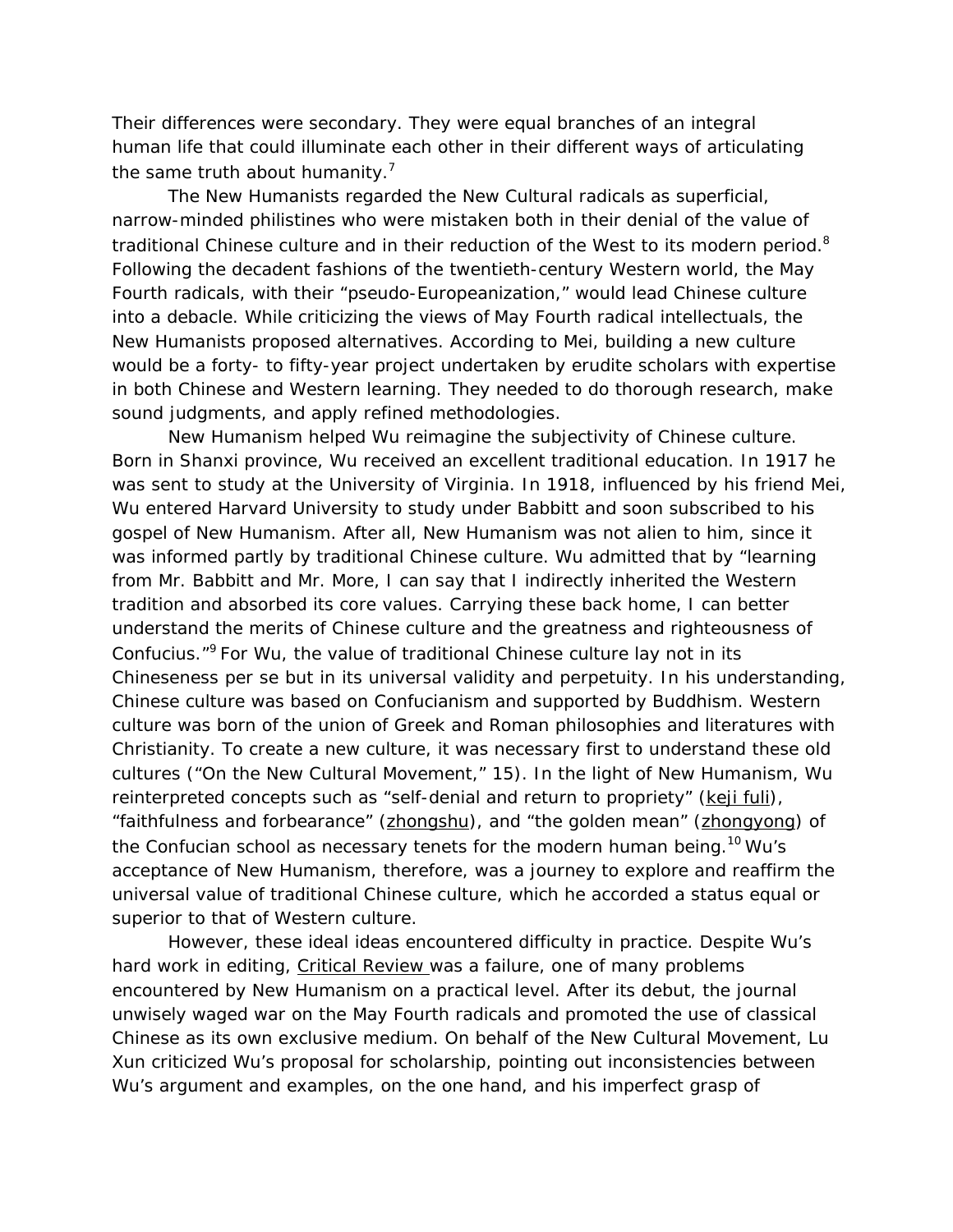historical context, on the other.<sup>11</sup> Lu Xun also derided the Critical Review as "nothing more than the fake aura of some fake antiques gathered at Nanjing," noted numerous misuses of classical Chinese, and concluded that the journal's proposals were not worth the public's attention, since the authors themselves could not carry them out flawlessly.<sup>12</sup> Though Lu Xun acknowledged that his criticism was based only on volume 1, and though he never critically analyzed the theories behind New Humanism, the damage to the journal's image was irreparable. Indeed, as Liang wrote, potential supporters of New Humanism were scared off by the journal's use of classical Chinese.<sup>13</sup> Generally, the Critical Review school paid too much attention to secondary issues, such as "promoting the national essence" and using classical Chinese; as a result, what was originally the main thrust of New Humanism became a side issue in the cultural debates. The New Humanist group held similar theoretical positions, yet on an organizational level its conflicts about editing were left unsolved. Mei proposed a spontaneous style of editing, but Wu insisted on a more structured one. Wu acknowledged Lu Xun's criticism and complained that it had not been his decision to publish the pieces by Shao Zuping (1898–1969) on which much of that criticism centered. Dissatisfied, Mei and Hu left for America again in 1924 and 1925, respectively. Thereafter Mei never published in the Critical Review. Wu's effort to sustain the journal was misunderstood by his colleagues as an overbearing will to control. He showed his disappointment in his diary:

The Critical Review is a public instrument for China and for the world, not the private property of its initial dozen members. It is not a private organization but the ideally most perfect and lofty journal. Therefore I devoted myself to it and worked carefully day after night to edit the cautiously chosen materials. I also recruited a highly qualified staff. What I wanted was improvement. If it always publishes Mr. Shao Zuping's works, how can the Critical Review be any different from the Beijing and Shanghai tabloids run by degenerate literati? What purpose does it serve in today's China? Why should I waste my time and energy on it?<sup>14</sup>

The journal also suffered financially. It had been set up as a purely academic nonprofit organization, funded by its members. At the beginning it received institutional support from the vice president of Southeastern University, Liu Boming (1887–1923), but this ended after his death. To avoid political interference, the journal's editors rejected potential donations from politicians. In 1933, the year Babbitt died, Wu quit his job, unable to solve the internal disagreements and financial difficulties. The Critical Review canceled its publishing contract with Zhonghua Press, which had complained about its low sales. Soon it ceased publishing.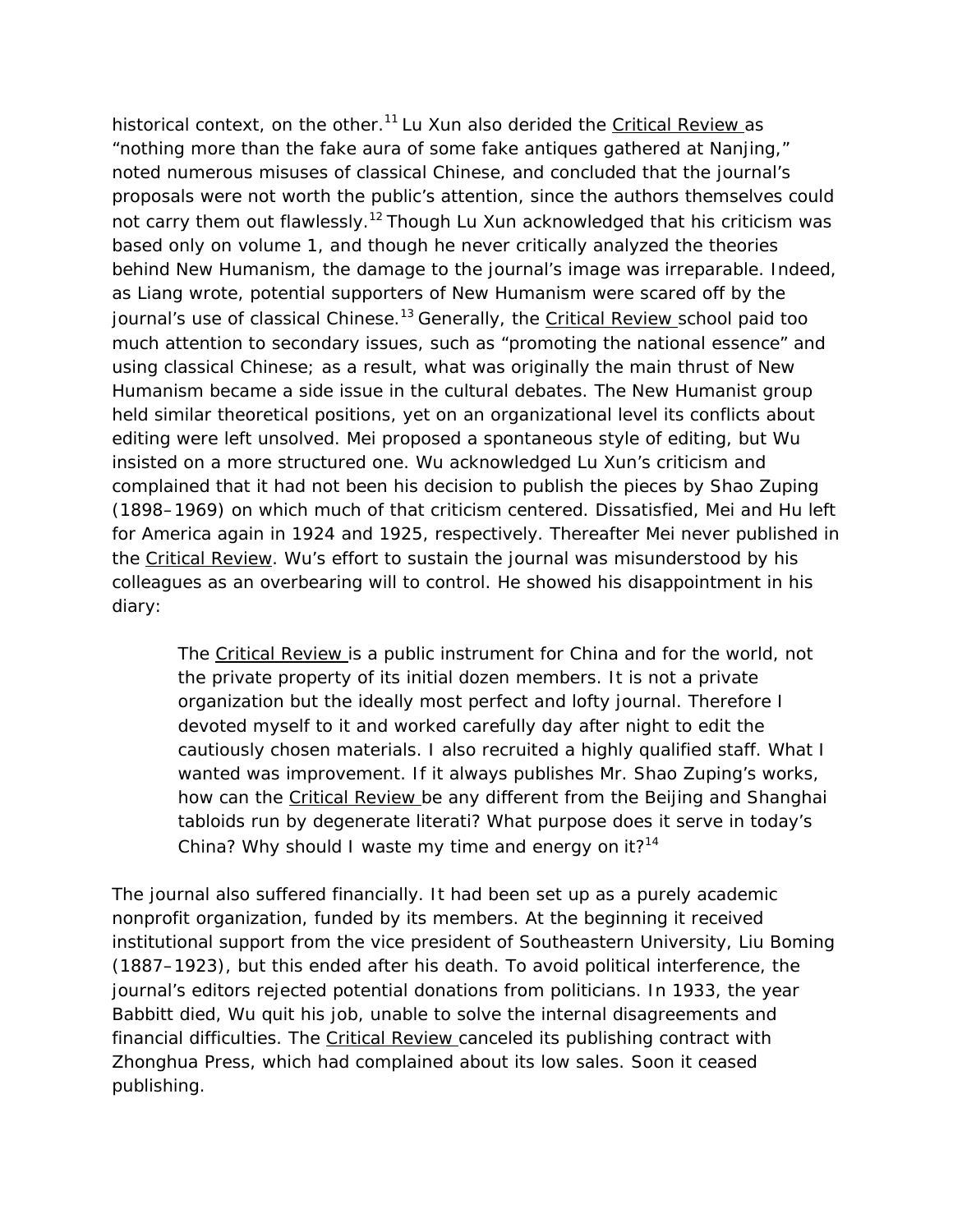If Wu's practice was fundamentally academic, although unavoidably ideological, Liang expressed the political potential of New Humanism. In the late 1920s and 1930s, with the rise of proletarian movements, the literary field was dominated by Marxism, intermingled with Leninism and Stalinism because of the mediation of Russia and the USSR. The progressive- minded young Marxists stigmatized the New Cultural radicals as bourgeois, conservative, and reactionary or as the "dregs of feudalism" (fengjian yunie). Once again the New Humanists, especially Liang, stood against this hegemonic discourse. Liang had started his literary career as a believer in the radical ideas of the New Cultural Movement and Romanticism. In 1923 he praised Byron's poems as emancipating, and in 1924 he went to Harvard, intending to challenge New Humanism.<sup>15</sup> But after taking courses with Babbitt, he gave up his original ideas on literature and became a convert ("On Mr. Babbitt," 211–17). Liang came to perceive literature as a Romantic and classical binary, and he now criticized the New Cultural Movement as Romanticist, irrational, chaotic, and lacking in discipline, elegance, abstinence, and any appreciation of literary form.<sup>16</sup> His criticism was seconded by Zhou Zuoren (1885–1967). In the literary field Liang was distinguished by the polemical challenge, proceeding from his understanding of humanity, that he posed to Marxist views of literature. Humanity transcended the limitations of race, nation, and, most important in Liang's argument, social class.<sup>17</sup> Indeed, Liang insisted that universal humanity was the only legitimate theme of literature. He particularly criticized the instrumentalization of literature by Marxists, who manipulated it as a weapon for class struggle.

Liang was involved in several debates with the Marxists. His main opponent was Lu Xun, who converted to Marxism in the late 1920s. Lu Xun faced harsh attacks from a group of young orthodox Marxists at that time. Having witnessed the bloody slaughter of communists by nationalists in 1927, he observed the limitation of social Darwinism and experienced a personal crisis. In his debate with Liang, Lu Xun admitted that he had turned to Marxism to find not only a method of analyzing society but also a means to self-reflection. Most young Marxists in the literary field were members of the former Creation Society (Chuangzao She) and the Sun Society (Taiyang She), such as Guo Moruo (1892–1978). Guo had positioned Lu Xun as the "dregs of feudalism," who did not understand the ideology of the bourgeoisie, to say nothing of the ideology of the proletariat. Lu Xun was a "double antirevolutionary" (erchong fangeming) to both capitalism and socialism. Guo's attacks had induced Lu Xun to explore Marxism, to engage in the leftist movement, and finally to become its figurehead. However, Lu Xun was unsatisfied with the reductive, dogmatic, and clannish views of other Marxists. Occasionally his criticisms and Liang's coincided. However, Lu Xun's disagreements with other Marxists became secondary once he had started to debate with Liang, because his position determined his way of argument: speaking for a group while retaining his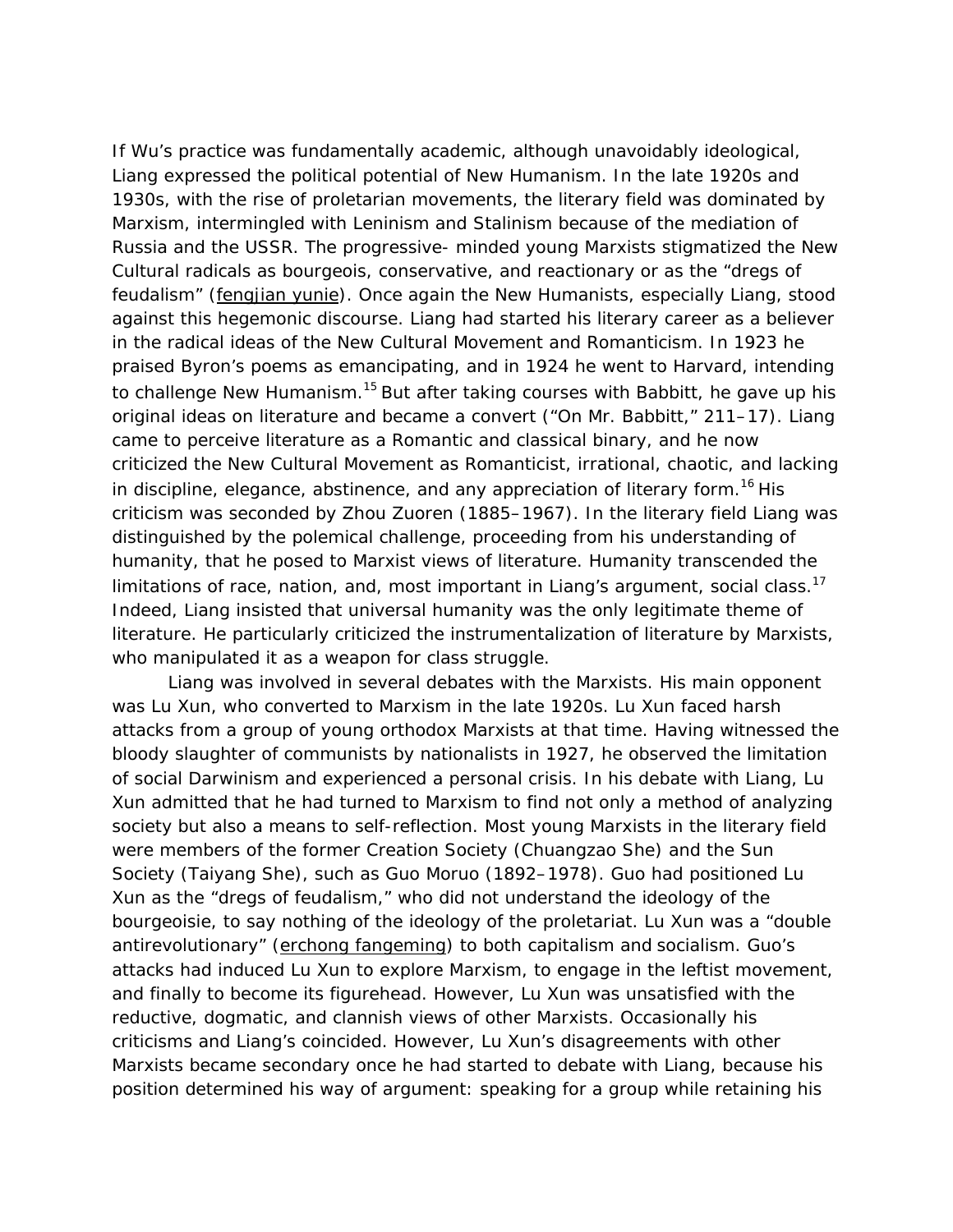own understanding of Marxism. Therefore, from a Marxist perspective, Lu Xun was not representative. Nevertheless, he became Liang's major opponent, though possibly because of his prestige rather than his Marxist views. For younger challengers in the literary field, debating a prestigious figure is risky, but it offers the chance of amassing cultural capital.

Liang's basic position was undeniably aristocratic, and the same was generally true of New Humanists both in China and in America. Liang claimed that good literary works were the preserve of social elites, inaccessible to most.<sup>18</sup> He insisted that a small number of geniuses created civilization and deserved to lead the masses.<sup>19</sup> In his view, revolutions occurred when leaders lacked humanity; their mission was to get rid of unqualified leaders, not to subvert the political system. He attributed social stratification to differences in talent among members of society. In most cases, Liang did not equate the proletariat with the uneducated majority. Yet his analysis of the proletariat was condescending and unavoidably bourgeois:

Originally, the proletariat did not have class consciousness. It was their merciful and radical leaders who brought it to them. This concept [class consciousness] is merely a tool that the leaders use to unite them and to motivate them to fight. A member of the proletariat can accumulate some property if he is ambitious. He only needs to work hard and to be honest his whole life long. This is the legitimate way to struggle for one's living. After it becomes united, however, the proletariat becomes a class. Its members want to have organization. They are a group. As a result, they start to assume political and economic power by unconventional means and become the ruling class. They want revenge. But their only instrument to achieve it is their populousness. "Majority," "mass," and "group" are the weapons for them to use to rebel. ("Does Literature?" 110)

The proletariat was obviously not Liang's concern when he discussed literature. Lu Xun mocked his attitude as that of a rich dignitary in ancient times, who taught poor workers to climb up to the upper class by their honest labor.<sup>20</sup> This criticism associated Liang's opinion with that of the bourgeoisie and called his vaunted disinterest into question.

There is tension in Liang's theories. His aristocratic point of view did not lead to the promotion of a partisan literature for the upper classes, nor did it keep him from proposing a literature of universal humanity. Universal humanity became the cornerstone of Liang's arguments in criticizing Marxist views of literature. However, he never gave humanity a clear definition or description. He admitted that it "is a complicated issue (and who can clearly state the elements of it?). However, it is this complicatedness that make it possible for us to analyze it: imagination and emotion are subjected to reason."<sup>21</sup> This humanity is beyond the regulation of time, space, and social strata. Liang admitted that the agony embedded in historical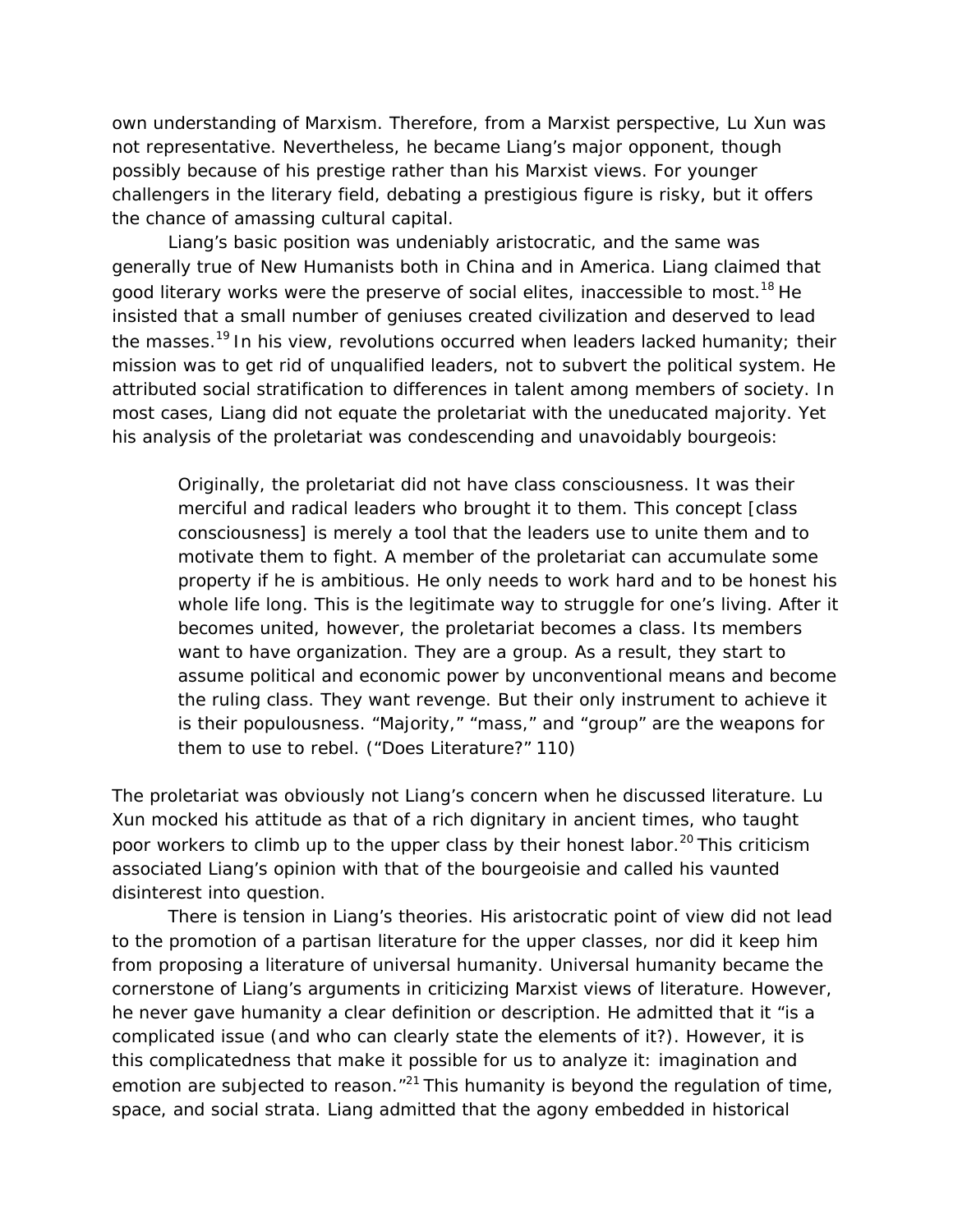contexts, such as imperialist invasion and oppression from warlords, could be the subject of literature. However, it was more important for literature to represent universal concerns, such as life's vicissitudes, the sense of being played by destiny, or one's inner hesitation and conflict. Liang argued that a worker and his boss possess an identical humanity, whatever differences of inheritance, education, and economics separate them. They feel the same uncertainty about life and death. They both desire love. They both may take pity or be paralyzed with terror, and they both have ethical ideas ("Does Literature?" 112). Obviously, Liang replaced the concrete sociopolitical contents of humanity with abstract psychological categories. He did not, as other New Humanists would have done, refer to great philosophical teachings, to rationality, or to morality in illustrating universal humanity. The leftist camp responded quickly. Lu Xun pointed out that in a classbased society, humanity, sentiments, and agonies were deeply rooted in social distinctions, which made a universally shared humanity impossible ("'Hard Translation,'" 236).

Given the unresolved contradiction between universality and hierarchy, Liang admitted that universal humanity had not been sufficiently elaborated. Still, it became the foundation on which he based his vision of the literary world and pursued an agenda that would deny the Marxist literary framework and the social practices associated with it. For Liang, revolution was an unacceptable disturbance of normal social and moral order. The proletariat as a social class was not a real entity but a fabrication that enabled the poor and their leaders to gain power. For him, since literature belonged to the realm of the universal, temporal events should be excluded from it. Liang regarded revolution as an event within a limited social environment that had nothing to do with literature. The "revolutionary literature" promoted by Marxists thus became an oxymoron. In response, Lu Xun defended the proletariat's appropriation of literature for its own ends. Social position predetermined people's tastes. He reasoned that if literatures describing an unchanging universal humanity were great literatures, then literatures concerning the biological features of human being would be much greater in that they were much more universal.<sup>22</sup>

After Liang went to Taiwan, he continued to criticize Lu Xun. Liang regarded his arguments not merely as strategies to counter the rise of Marxism, however, but as lifelong beliefs guiding his literary practice. In his later years he gave up literary criticism and devoted himself to essay writing and translation. Liang's essays evoke a nostalgic world enhanced by refined tastes in daily life and by "normal" human emotions aloof from the problems of race, nation, politics, class, and gender. These essays manifested his view of humanity more vividly than his literary criticism. Liang also single- handedly translated all the works of Shakespeare, to him the very incarnation of the universal humanist.

It was Lu Xun's younger brother, Zhou Zuoren, who bridged the vast gap between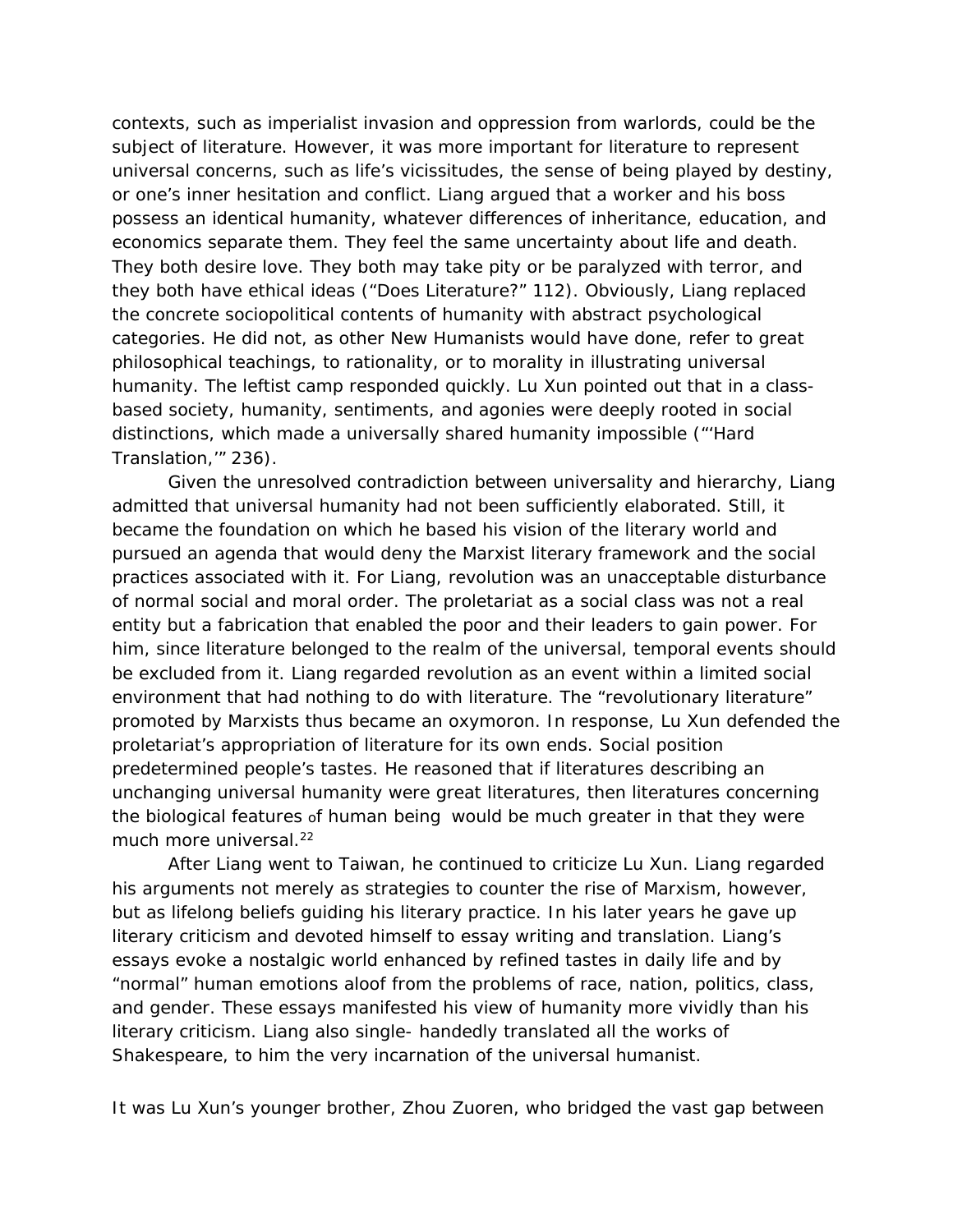New Humanists and the May Fourth radicals. Zhou started his literary career as the leading literary theorist of the New Cultural Movement. One of the most learned men of letters in his time, he was influenced by various intellectual trends. He refused to subscribe to any particular one to the exclusion of others; nor could he synthesize them into a theory of his own. He approached New Humanism not through Babbitt or other Chinese New Humanists but through a reflection on the whole modernization project. In fact, Zhou criticized the Critical Review in the early 1920s as a way to express his anxiety about the possibility of an archaist movement opposed to modernization.<sup>23</sup> After the ferment of the New Cultural Movement, Zhou distanced himself from the mainstream May Fourth intellectuals when he realized that the promoters of the new culture behaved exactly the way proponents of the "old" would have done: once dominant over the literary field, they would secure their position by repressing dissidents. Disillusionment motivated him to rethink the logic of modernity in the Chinese context. Though Zhou was not a professed New Humanist, his rationalism, comprehensive knowledge of classical and modern humanities, respect for Confucianism and Greek culture, promotion of self-cultivation, rejection of the institutionalization or instrumentalization of literature, and skepticism toward progressive secularism made him a model figure of New Humanism. Furthermore, Zhou endorsed and enriched New Humanism, whose leaders had focused mainly on classical literature, with knowledge from the modern humanities and sciences.

In 1918 Zhou set the humanistic tone for New Literature, which had some similarities with New Humanism. $^{24}$  He advocated "individualistic humanism" (geren zhuyi de renjian benwei zhuyi), which became a constant theme throughout his life. In this initial statement he argued that New Literature needed to have a humanistic nature, because human beings had evolved from animals. On the one hand, humans had basic desires that were identical to those of animals and should not be repressed by cultural conventions; they were legitimate and needed to be respected. On the other hand, humans should not overindulge in sensual pleasures, for the internal life of a person was much more sophisticated and refined than that of an animal. The human body and soul were in a harmonious relationship. Zhou's dualistic view of humanity was based on his understanding of Western culture, which drew on Greek and Jewish beliefs that emphasized the "flesh" and the "soul," respectively. A normal human life existed within the range set by these two parameters. This became clearer in "Requirements for New Literature," in which Zhou argued that New Literature "is humanistic. It is not animal in nature. Neither is it divine."<sup>25</sup> His argument was not only based on traditional Western culture but also drew on Zhou's own encyclopedic knowledge of cultural anthropology, sexual psychology, folk culture, and biology, all of which provided insights into human life and feelings and into the laws of things (renging wuli). In 1940s he expressly promoted a "Confucian humanism," which for him possessed the fundamental spirit of world culture. Zhou held his basic theoretical position when some of his peers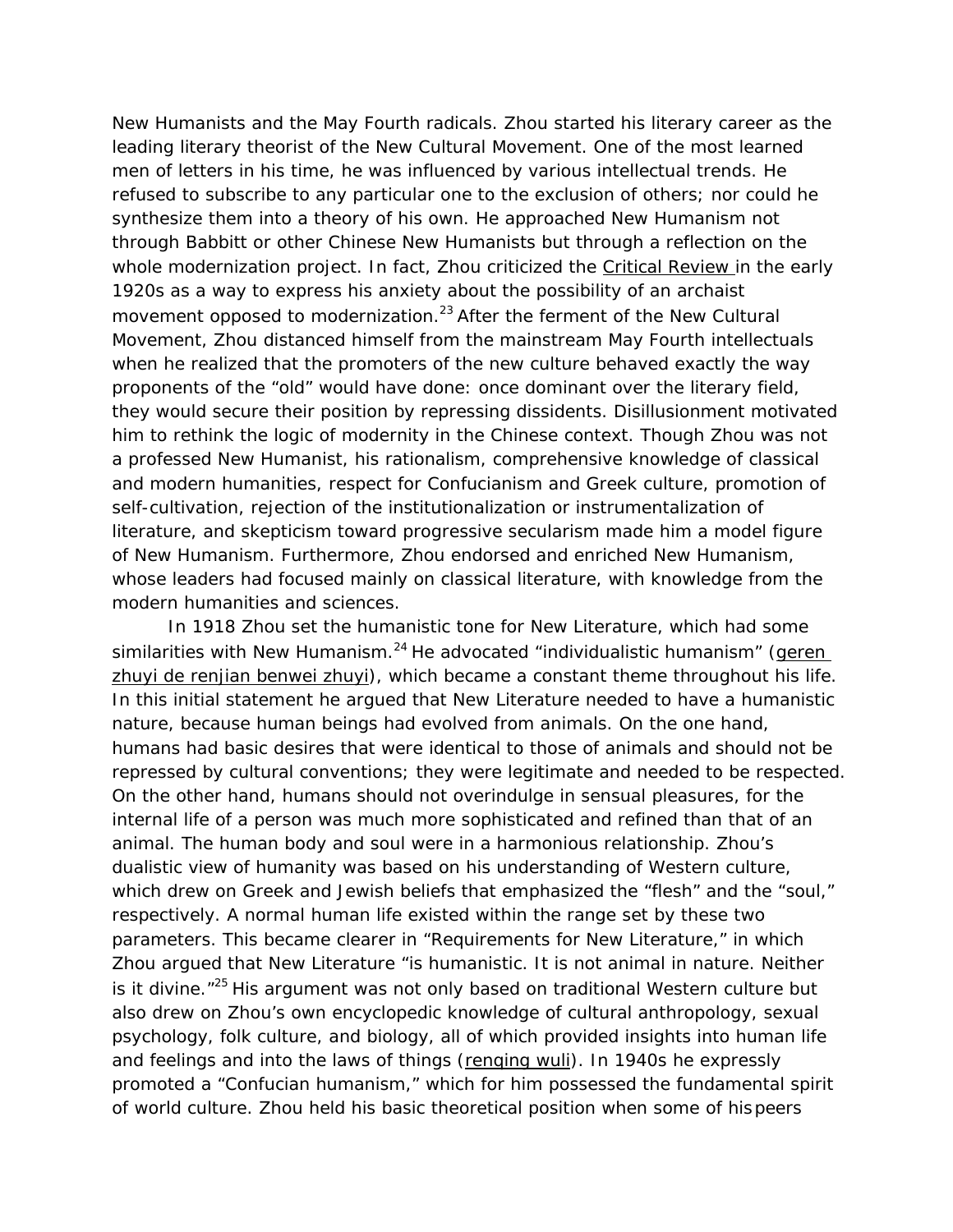changed. He considered that humanity either fell, constrained by cultural conventions, into a world dominated by desire or rose into a transcendental domain of belief, depending on historical context.

Beginning in the late 1920s, Zhou observed that the gravest threat to humanity came from forms of belief, whether secular or religious, that succumbed to irrationality. From this perspective, the goals of a belief appeared unattainable, yet its adherents tended to become deluded into pursuing their ideals at any cost while attacking other beliefs. As a result, they renounced their individuality and merged into mobs, whose frenetic emotions unavoidably led to violence. Zhou's conclusion was based mainly on his readings in medieval religious history, Chinese cult activity, and Japanese Shinto. To show how extreme and absurd a belief could become, he included in many pieces examples of churches burning people alive to rescue their souls. He used the Boxer Rebellion to analogize the fanatical xenophobia in vogue among intellectuals under the name of patriotism and nationalism. In general, Zhou was fond of Japanese culture, but he disapproved of Shinto, since it enchanted people into an irrational state of mind. He even attributed Japan's invasions of and ruthless killing in other Asian countries to Shinto. However, he did not simply deny the power of belief but provided a rational analysis of it. In his account, salvation through belief was impossible, but belief still symptomatized normal psychological needs, through which human agonies, sentiments, and spiritual requirements were expressed. Zhou reinterpreted religious writings as documents of secular literature or philosophy, not as enunciations of the truth. He traced the possible connections between the Bible and modern Chinese literature both in ideas and in expressions.<sup>26</sup> He cited Ecclesiastes in reflections on how human beings face the vanity of living in an ultimately meaningless world. His answer was to observe the madness and absurdity in the human world from a distance, even though nothing was new under the sun and nothing could be changed. $^{27}$  Zhou expressed the feeling of solitude and the desire to join with others by discussing a Buddhist rite to build up interpersonal ties in the next life.<sup>28</sup> In analyzing a Chinese local cult, Hongyang Jiao, he explored the longing to return to an ultimate home in response to a call from the Eternal Mother.<sup>29</sup> He himself followed Buddhist rites at his mother's funeral. He also portrayed himself as a Buddhist monk and in so doing marked his distance from the mainstream. Zhou's recognition of religion as an expression of inner feeling was a denial of institutionalized religious belief. For his own purposes, he displaced the central idea of belief while retaining its form.

Zhou also took belief as an epistemic protomodel with which to carry out literary and social criticism. Religious belief revealed sociopsychological problems; it reflected and allegorized the whole of modern Chinese society on a structural level. Speculating on quasi-religious phenomena, Zhou rejected contemporary social movements, including the nationalist and communist movements, as systems of belief. In his view, so-called modern society was not modern, because the "new"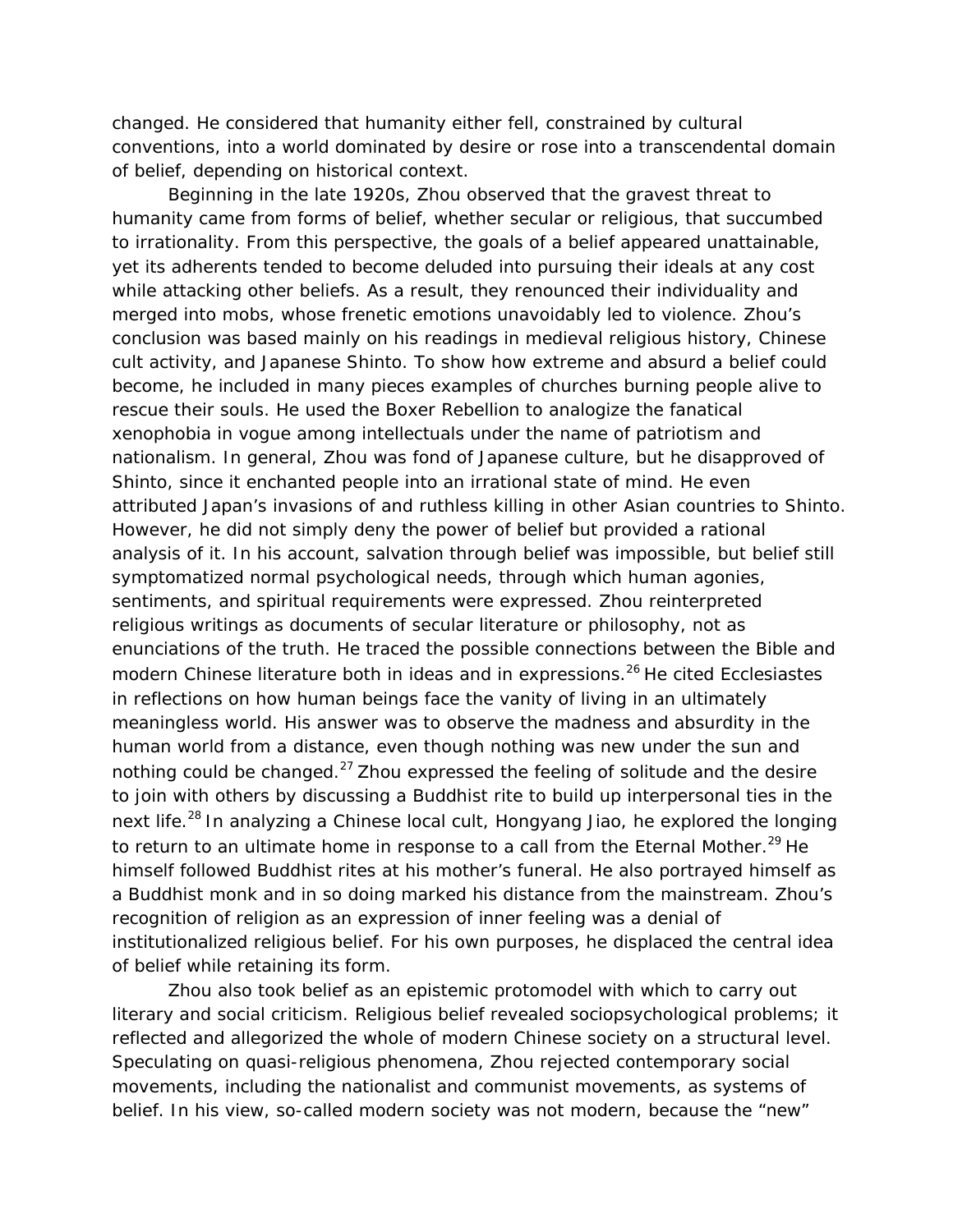social movements repeated the logic of the old ones. "There is nothing new under the sun" became his motto. In 1925 he cited his favorite writer, Havelock Ellis (1859–1939), to express his rejection of the idea that the world progressed linearly toward a telos.<sup>30</sup> However, in a world without a transcendental and teleological aim, how should human beings live? To observe life dispassionately and to enjoy the moments in a leisurely way against the background of a chaotic world became his only choice:

We are all on the way [to death]. Some laugh and sing, thinking of going to heaven. Some cry, thinking that they are going to hell. Some are drunk and sleeping. We just want to go slowly, seeing the scenery pass by, listening to others talk, and trying to enjoy the bitterness and joy we deserve. As for the route, whether it is from Xisi Pailou [a place in Beijing] to the south or from Dongdan Pailou [a place in Beijing] to the north, what does it matter<sup>231</sup>

Zhou also took issue with idol worship. For him, the problem with the New Cultural Movement lay not in its iconoclastic critique of tradition but in its replacement of old icons with new ones. Among these, he singled out his elder brother to attack. In Zhou's view, Lu Xun had betrayed his earlier commitments in favor of Marxism and had pursued status as a new idol, which he enjoyed. Zhou's comments may have been influenced by the brothers' broken relationship. Nevertheless, he was astute when it came to the unchanging pattern of power relations during the social transitions of his time. The new idols worked as priests to lead the masses to the ideal place— the communist society—which in Zhou's eyes was as false as paradise. For that reason Zhou was unwilling to join the communist, or any institutionalized, movement. He expressed his suspicions mostly in an indirect manner by alluding to religious texts when writing about communism. The communist movement was doomed to bring violence and disaster, which happened often during his time. Zhou denied the legitimacy of instrumentalizing literature for propagandistic purposes in social movements. The purpose of literature was to reflect on the quotidian life of individuals, not to carry an ideological message; literature that did the latter betrayed itself. However, Zhou did not propose to replace politicized literature with a literature of undisciplined human emotions and irrationality. He conceived of a literature dealing with "normal" themes in a rational, individual, and sober style. For this reason he preferred essays to poetry. In his essays he blended his mediated subtle feeling, manifold knowledge, and rational ideas.

 What remained of importance for Zhou was to enjoy everyday life after denying the transcendental. The year 1928 marked his self-exile from direct reality to the self-sufficient world of knowledge.<sup>32</sup> He started to observe social and intellectual problems from a historical perspective, exploring and constructing the quotidian world. He devoted himself to writing about leisure activities, gardening,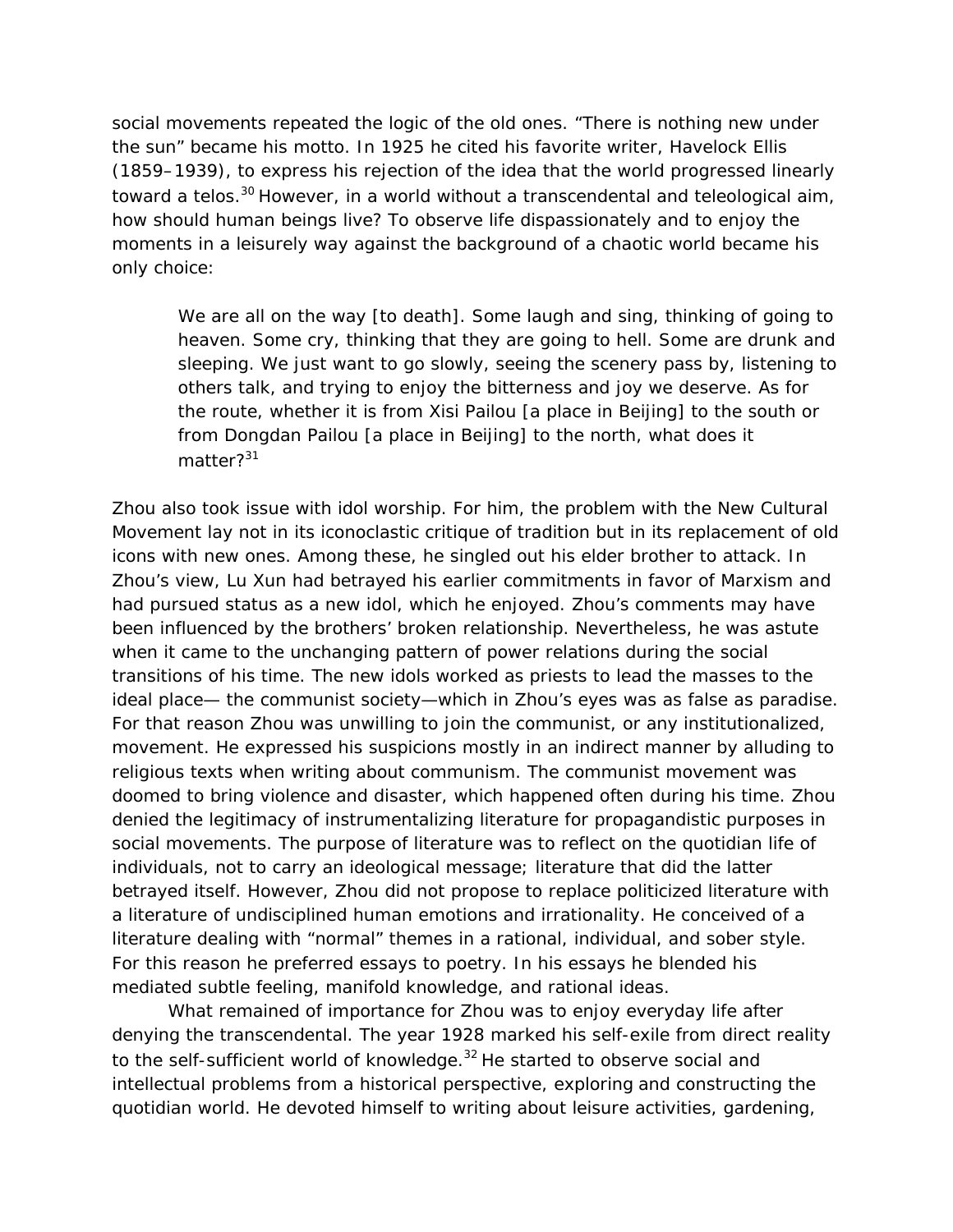pets, customs, food and drink, folklore, daily rites, bathrooms, and festivals. In his reading notes on the reading notes by intellectuals from the Ming and Qing dynasties, Zhou praised those who focused on daily life but regretted that such writings were rare. Most intellectuals, concerned with morality, civil service examinations, and politics, remained naive about the richness of human sentiments. One's attitude toward everyday life became Zhou's criterion for an intellectual. The quotidian life Zhou imagined was not value- free. Rather, it reflected his indirect criticism of grand narratives. In the quotidian world all such narratives, about revolution, class, and the usefulness of literature, were irrelevant. Everyday life took center stage and became the ultimate signifier of the significance of human life.

The contest of New Humanism with cultural hegemonies provides a unique yet problematic perspective from which to rethink the logic of Chinese modernity. In The Monster That Is History David Der-wei Wang shows how enlightenment turned dark, how revolution became a bloodthirsty monster, and how the fancied utopia turned out to be dystopia. $33$  It is exactly through the continuous repression of challenging narratives such as New Humanism that monstrosity becomes part of our history. As a counternarrative, New Humanism tried to provide a universally valid proposal to transcend the restrictions of political reality and historical context. The nonsituational, nonhistoricizing approach of New Humanism, however, was just as problematic as, if not more so than, the targets of its criticism. New Humanism's failure in China was a consequence not merely of repression at the hands of hegemonic powers but of the movement's own shortcomings.

 Unable to institutionalize itself, New Humanism achieved only limited influence, but for this very reason it could not be manipulated as a political tool. Its position at the periphery of the cultural field enabled it to form a relatively independent cultural space in which academics could develop. Prestigious scholars such as Wang Guowei (1877–1927), Chen Yinque (1890–1969), Tang Yongtong (1893–1964), and Liu Yizheng (1880–1956) all had close relationships to the Critical Review. The practice of Wu fostered the birth of comparative literature as a discipline in China. Wu is even credited as the father of that discipline.<sup>34</sup> In 1979 Wu's best student, Qian Zhongshu (1910–98), published his magnum opus in comparative literature, Limited Views (Guanzhui bian).<sup>35</sup> Qian's voluminous work can be regarded as the result of numerous imagined seminars attended by scholars of different disciplines in the humanities from the East and the West throughout time. Qian wrote in classical Chinese, which raised some eyebrows but also reflected the lingering charm of New Humanism in the cultural sphere.

 In the post–Cultural Revolution era, writers and critics started to criticize the revolution by appealing to universal humanity and other liberal thoughts. Historical traumas, alienation from humanistic values, and disillusionment about the veneration of Mao were abundantly expressed. The criticism even led to suspicions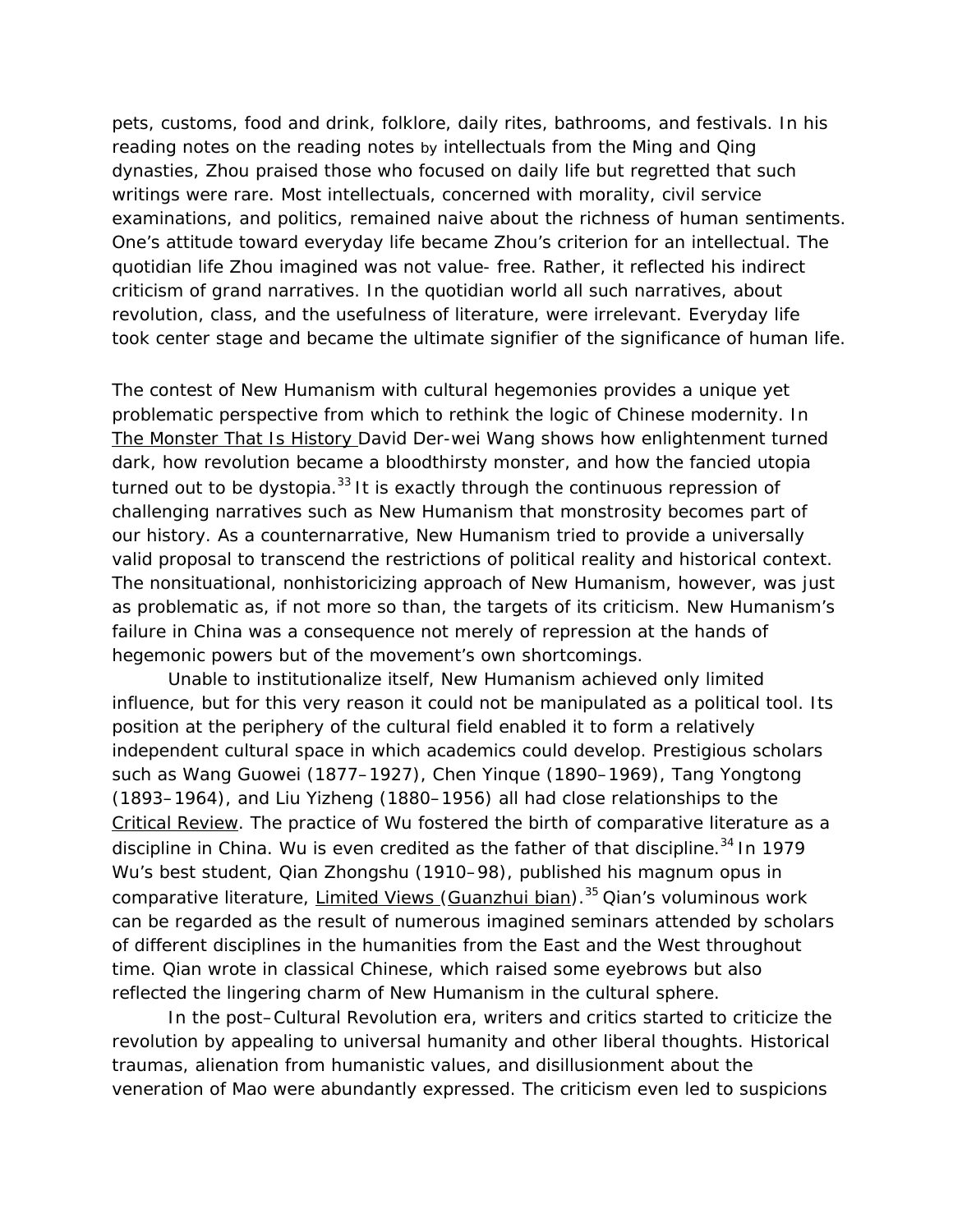about the socialist state ideology itself and the goals of communism. In response, the Chinese Communist Party launched two political counteroffensives: The "Antispiritual Pollution" movement in 1983 and the "Antibourgeois Liberalization" movement in 1987–88. In the 1990s, facing the expansion of New Liberalism, some scholars in Beijing and Shanghai initiated a debate about "humanistic concerns"; anxious about the growth of materialism, they called for intellectuals to champion the preservation of humanistic values in China. In the age of globalization, New Humanism could be rejuvenated to counter the New Liberalist logic of global capitalism, which only celebrates the freedom of capital, and to explore alternative ways for people to imagine their lives.

## **Notes:**

<sup>1</sup>In the conventional view, the New Cultural Movement marks the beginning of modern Chinese history. In 1915 a group of intellectuals with backgrounds in modern Western education started a reformation in the cultural and literary fields. <sup>2</sup>Hu Shi tried to replace "overall Westernization" with "sufficient worldization" (chongfen shijiehua) to reduce the misunderstanding about his proposal in a lecture given in 1935. However, "overall Westernization" has become the definitive label for the May Fourth radicals' proposal.

<sup>3</sup>Zhao Jiabi, ed., Compendium of Modern Chinese Literature (xinwenxue daxi) vol. 2 (Shanghai: Liangyou tushu gongsi, 1935), 13. Hereafter cited as Compendium.

4See Hu Shi, "An Unwilling Rebel", in Compendium vol.1, 53.

<sup>5</sup>See Wang Quangen, "A Preliminary Study of the *Critical Review*," in Interpreting Wu Mi ("Wu Mi zhubian xueheng zazhi de chubu kaocha," in Jiexi Wu Mi), ed. Li Jikai and Liu Ruichun (Beijing: Shehui Kexue Wenxian Chubanshe, 2001), 82–101; hereafter cited as Interpreting.

<sup>6</sup> The essays on New Humanism were compiled in Liang Shigiu, ed., Babbitt and Humanism (Bai Bide yu renwen zhuyi) (Shanghai: Xinyue Shudian, 1929). This is the earliest introduction to Babbitt's thought in book form in China.

<sup>7</sup>Wu Mi, "On the New Cultural Movement," in Opinions from a School of Thorough Understanding: Wu Mi's Works ("Lun xinwenhua yundong," in Huitong pai rushi shuo: Wu Mi ji), ed. Xu Baogeng (Shanghai: Shanghai Wenyi Chubanshe, 1998), 15.

<sup>8</sup>Mei Guangdi, "On the So-Called New Cultural Movement Participants," in Zhao, Compendium, 148.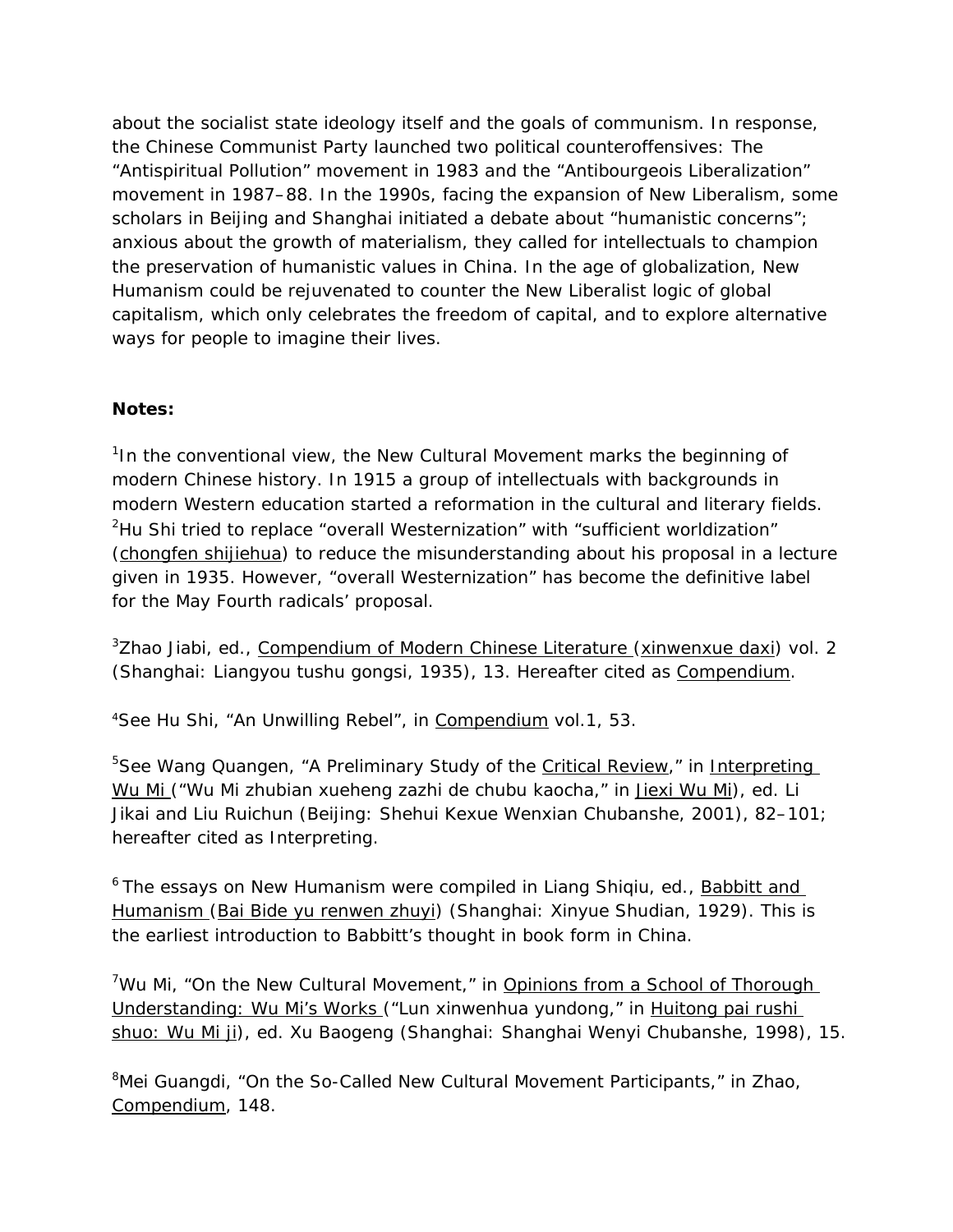<sup>9</sup>Wu Mi, "Poetry Talks in an Empty Pavilion," in **Poetry and Essays of Yuseng** ("Kongxuan shihua," in Yuseng shiwenji) (Taipei: Dipingxian Chubanshe, 1971), 454. Quoted in Interpreting, 268.

<sup>10</sup>See Li Weimin, "On Wu Mi's View of Traditional Culture" ("Lun Wu Mi de chuantong wenhua guan"), in Interpreting, 149–68.

<sup>11</sup>Lu Xun, "A Theory of the Universally True," in Collected Works of Lu Xun ("Yishi zhi xueshuo," in Lu Xun quanji dierjuan), vol. 2 (Beijing: Renminwenxue Chubanshe, 1973), 114–16.

 $12$ Lu Xun, "Assessment of the Critical Review" ("Gu xueheng"), in Collected Works, 98–101.

<sup>13</sup>Liang Shigiu, "On Mr. Babbitt and His Thought," in Liang Shigiu's Works on Literary Criticism ("Guanyu baibide xiansheng jiqi sixiang," in Liang Shiqiu piping wenji), ed. Xu Jingbo (Zhuhai: Zhuhai Chubanshe, 1998), 212; hereafter cited as Criticism.

14Wu Mi's Diary (II) (Wu Mi riji [di 2 ce]), ed. Wu Xuezhao (Beijing: Sanlian Shudian, 1998), 256.

<sup>15</sup>Liang Shiqiu, "Byron and Romanticism," ("Bailun yu langman zhuyi"), in Criticism, 12–31.

<sup>16</sup>Liang Shigiu, "The Romantic Tendency of Modern Chinese Literature," ("Xiandai zhongguo wenxue zhi langman de qushi") in Criticism, 32–51; Liang, "Literature and Revolution," (Wenxue yu geming), in Supplement to the Compendium of Modern Chinese Literature (Zhongguo xinwenxuedaxi xubian), vol.1, ed. Xianggang Wenxue Yanjiushe (Hong Kong: Xianggang Wenxue Yanjiushe, 1968), 106; hereafter cited as Supplement.

 $17$ For Liang, gender seems to have been an exception in this universal model of humanity. He disagreed with the call for gender equality and insisted on the essential difference between male and female. See Liang Shiqiu, "Rousseau on Women's Education," ("Lusuo lun nü zi jiaoyu"), in Selected Works of Lu Xun and His Opponents in Debate 2 (Lu Xun he tade lundi wenxuan vol.2) (Beijing: Jinrizhongguo Chubanshe, 1996), 565–68; hereafter cited as Debate vol.2.

<sup>18</sup>Liang Shigiu, "Does Literature Have a Class Nature?" ("Wenxue shi you jiejixingde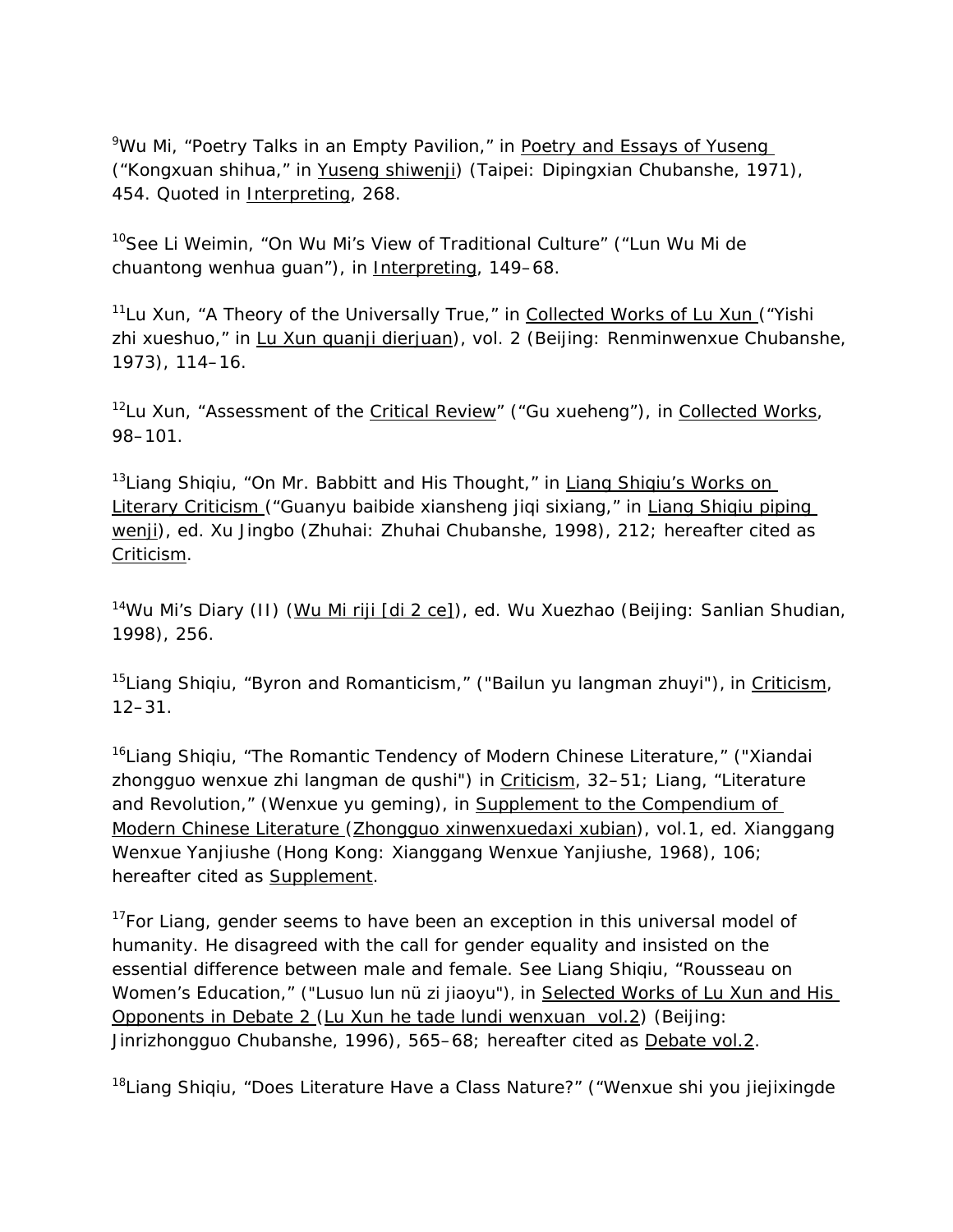ma?"), in Supplement, 113.

<sup>19</sup>Liang Shiqiu, "Literature and Revolution" ("Wenxue yu geming"), in Supplement, 101.

<sup>20</sup>Lu Xun, "'Hard Translation' and 'the Class Nature of Literature'" ("'Yingyi' yu 'wenxuede jiejixing'"), in Supplement, 235.

 $21$ Liang Shiqiu, "The Disciplines of Literature" ("Wenxue de jilü"), in Criticism, 105.

 $22$ Lu Xun, "Literature and Sweating" ("Wenxue he chuhan"), in Debate vol.2, 576– 77.

 $23$ Zhou Zuoren, "Tendencies in the Intellectual Circle," in Talks about Tiger (vol.1) ("Sixiang jie de qingxiang," in Tanhu ji [vol.1]) (Hong Kong: Shiyong Shuju, 1967), 137–39.

 $24$ Zhou Zuoren, "Literature of Humanity," in Art and Life ("Rende wenxue," in Yishu yu shenghuo) (Shanghai: Zhonghua Shuju, 1936), 11–30.

 $25$ Zhou Zuoren, "Requirements for New Literature" ("Xin wenxue de yaoqiu"), in Art and Life, 34.

 $26$ Zhou Zuoren, "The Bible and Chinese literature" ("Shengshu yu zhongguo wenxue"), in Art and Life, 63–86.

<sup>27</sup>Zhou Zuoren, "Chasing the Wind," ("Weida de bufeng"), in Selected Essays of Zhou Zuoren (Zhou Zuoren sanwen chao) (Hong Kong: Yixin Shudian, 1974), 97– 101.

<sup>28</sup>Zhou Zuoren, "The Bean for Forming Relational Ties," in Mellon and Beans ("Jieyuan dou," in Guadou ji) (Hong Kong: Shiyong Shuju, 1969), 250–55.

 $29$ Zhou Zuoren, "A Message from the Eternal Mother," in  $Z$ hitang's Essays from the Year Yiyou ("Wusheng laomu de xinxi," in Zhitang yiyou wenbian) (Hong Kong: Sanyu Tushu Wenju Gongsi, 1962), 28–41.

<sup>30</sup>Zhou Zuoren, "Reflections by Ellis: Progress," ("Ailisi 'ganxiang lu' chao: jinbu"), in The Long Sunny Day (Yongri ji) (Hong Kong: Shiyong Shuju, 1972), 131–48.

 $31$ Zhou Zuoren, "A Man Searching His Way" ("Xunlu de ren"), in Talks about Tiger